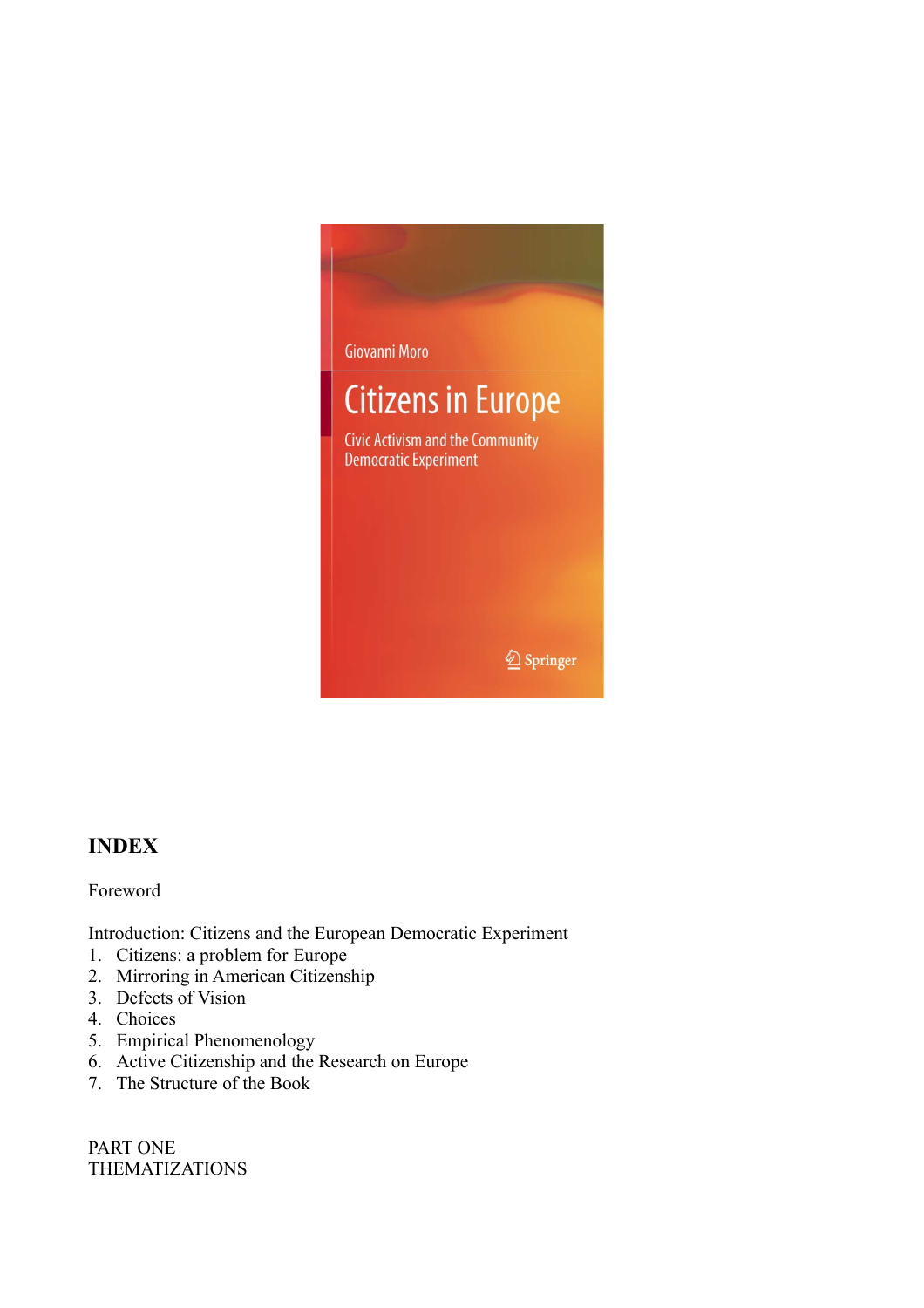- 1. Beyond the Nation-State Model
	- 1.1. The EU as a multi-level and polycentric governance system
		- 1.1.1. Technocratic Model and Participative Model
		- 1.1.2. Subjects, Mechanisms, Networks
		- 1.1.3. European Governance and Civic Activism
	- 1.2. The EU as a "Regional" State
		- 1.2.1. "Regional State"
		- 1.2.2. The EU and "Policies without Politics"
		- 1.2.3. The Government *with* its Citizens
	- 1.3. The EU as a "Cosmopolitan Empire"
		- 1.3.1. Europe as Europeanization
		- 1.3.2. From the First to the Second Modernity
		- 1.3.3. The "Cosmopolitan Empire"
		- 1.3.4. Horizontal Europeanization and Civil Society
	- 1.4 Conclusions
- 2. The Laboratory of European Citizenship
	- 2.1. Side Effects
	- 2.2. Starting Points
		- 2.2.1. A Working Definition
		- 2.2.2. The Sites of European Citizenship
	- 2.3. Rights, Membership, Participation
		- $2.3.1.$  Rights
		- 2.3.2. Membership
		- 2.3.3. Participation
	- 2.4. Questions, Answers, Challenges
	- 2.5. Conclusions
- 3. The Ambiguities of Participatory Democracy
	- 3.1. The Foundations of Participatory Democracy
	- 3.2. Participatory Democracy and the European Union
	- 3.3. Competing Models
	- 3.4. Broken Promises
		- 3.4.1. Functional View
		- 3.4.2. Discussions, not Deliberation
		- 3.4.3. "Brussels Civil Society"
	- 3.5. The Participatory Democracy Model and the Active Citizenship Experience
	- 3.6. Participatory Democracy and Circular Subsidiarity
	- 3.7. Conclusions

## PART TWO POLICIES

- 4. Institutions Vis-à-vis Civic Organizations
	- 4.1. Is there a "European" Policy Style towards Civic Organizations?
	- 4.2. National Governments
		- 4.2.1. Formal Criteria and Negative Paradigms
		- 4.2.2. Public Administrations: Prime Interlocutors
		- 4.2.3. Prerogatives and Forms of Support
		- 4.2.4. Diverging Agendas and Feedback from Civic Organizations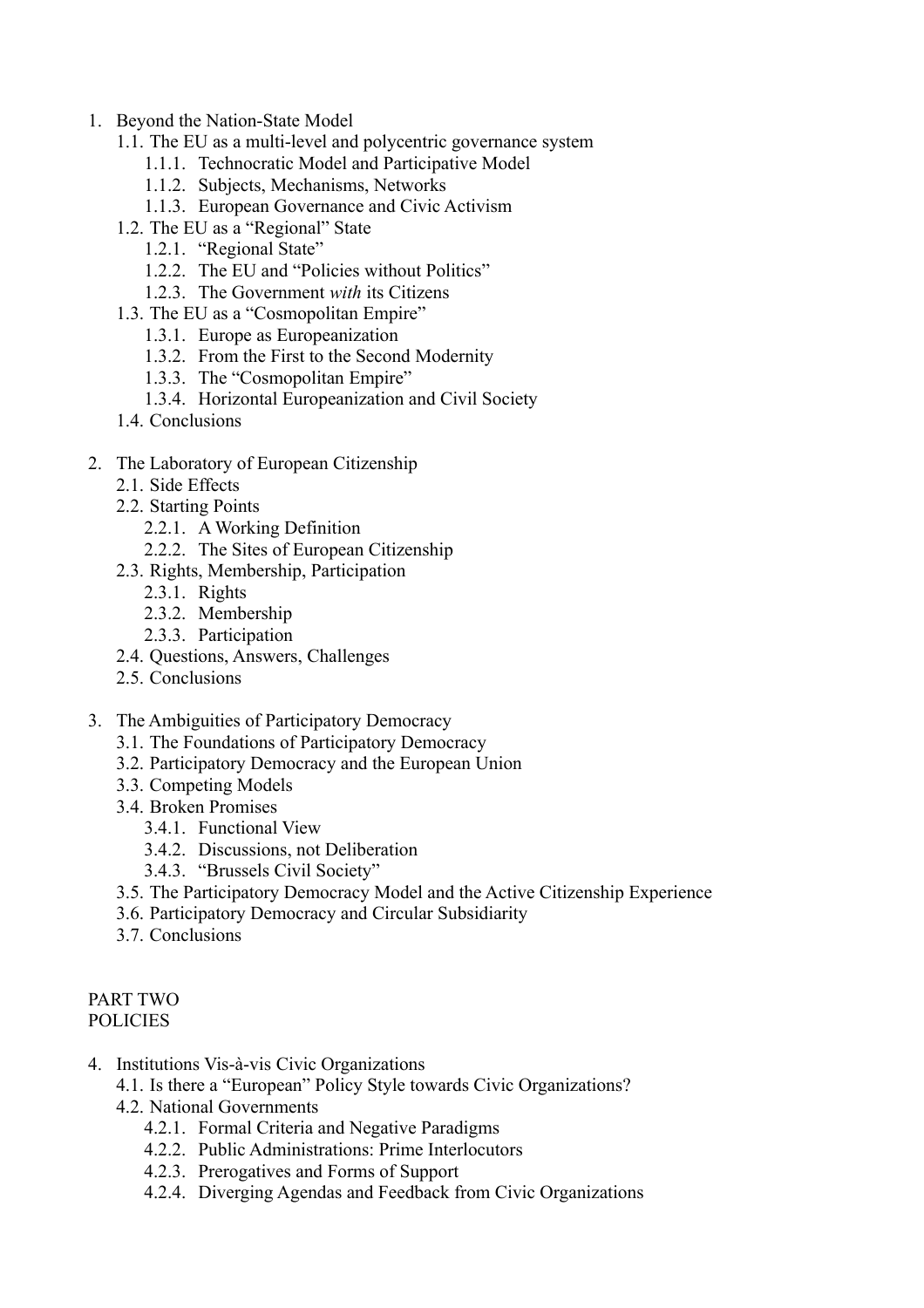- 4.2.5. An analytic review
- 4.3. The European Union Institutions
	- 4.3.1. The lack of a Unified Policy Framework
	- 4.3.2. Distinguishing Elements
	- 4.3.3. Differences and Difficulties
	- 4.3.4. Summary
- 4.4 Conclusions
- 5. The Rights of European Active Citizenship and their Practice
	- 5.1. The European Charter of Active Citizenship
	- 5.2. Monitoring and Evaluating the Implementation of Rights An Experiment
	- 5.3. Emerging Phenomena
		- 5.3.1. National Dimension
		- 5.3.2. The European Dimension
	- 5.4. The Evaluation Results
	- 5.5. Conclusions
- 6. Representation in Question
	- 6.1. To "stand for" and to "act for"
	- 6.2. From Representativeness to Standards for Participation in Policy Making
	- 6.3. Official and Hidden Criteria
		- 6.3.1. General Typology of Criteria
		- 6.3.2. Analysis of Existing Criteria
		- 6.3.3. Results of the Case Studies
		- 6.3.4. Results from the Partner Organizations' Evaluation of Existing Criteria
	- 6.4. What to Do Next?
		- 6.4.1. The Remarks of Partner Organizations as a "Citizens' Jury"
		- 6.4.2. The Proposal's Core Assumptions
		- 6.4.3. Guidelines
	- 6.5. Echoes
	- 6.6. Conclusions
- 7. The European Civic Movement for Patients' Rights
	- 7.1. The European Charter of Patients' Rights
	- 7.2. Civic Audit on the State of Patients' Rights
	- 7.3. Patients' Rights on the European Agenda
	- 7.4. Conclusions
- 8. Companies and Citizens in Europe
	- 8.1. Business and European Governance
	- 8.2. The European Union and Corporate Social Responsibility
	- 8.3. Assessment and Diagnosis
	- 8.4. Partnerships between Civic Organizations and Private Companies
		- 8.4.1 The research
		- 8.4.2. The projects
		- 8.4.3. The basis of the partnerships
		- 8.4.4. The partnerships' management
		- 8.4.5. The partnerships' evolution
		- 8.4.6. The effects of partnerships
		- 8.4.7. The profile of partnerships
	- 8.5. Conclusions